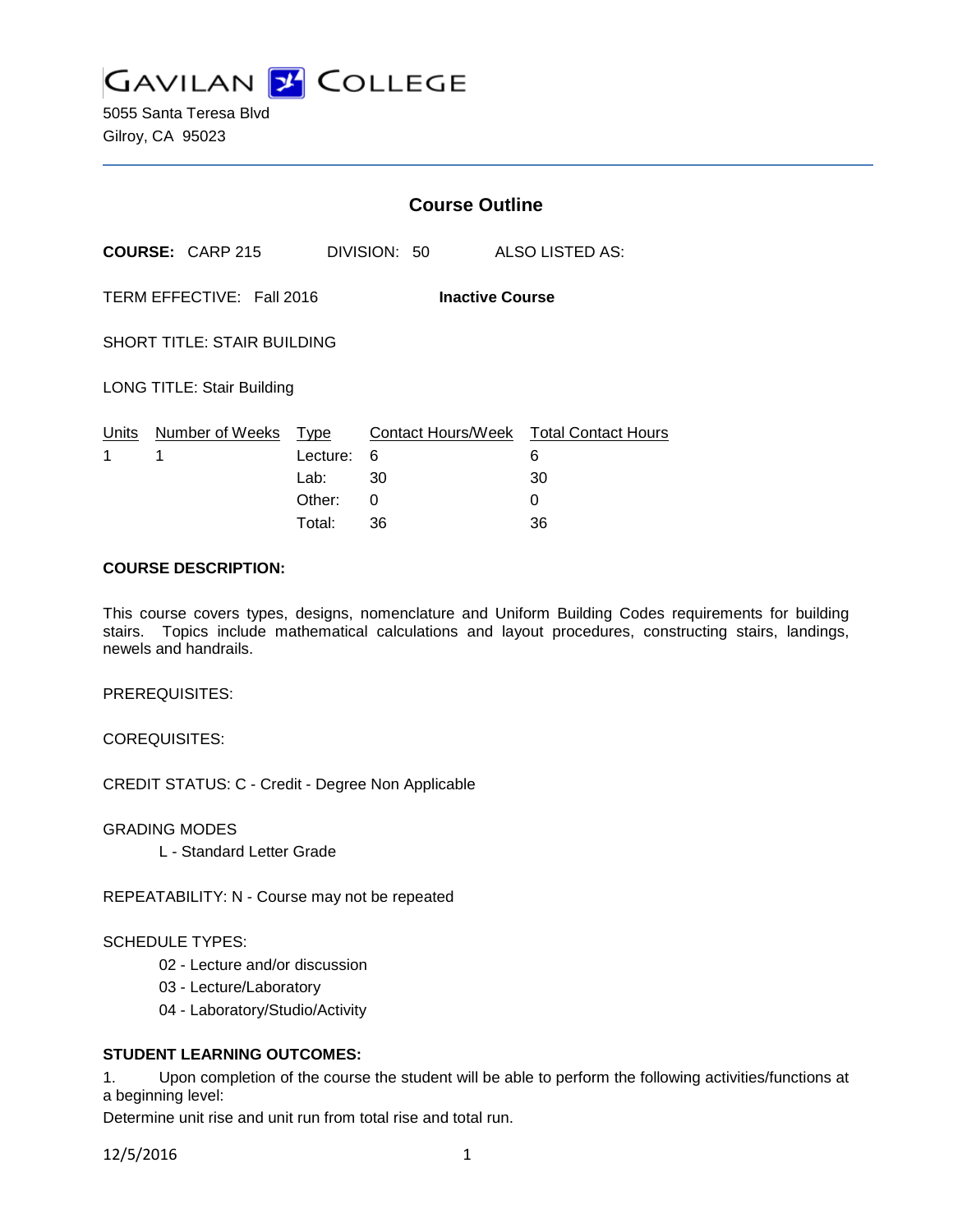Measure: Class Performance, Quizzes, Written Exams  $PLO: 3$ ILO: 2, 3, 7 GE-LO: Year assessed or anticipated year of assessment: 2012-13

2. Layout, cut, and assemble the risers and treads for a quarter-turn winder. Measure: Class Performance, Quizzes, Written Exams

PLO: 3 ILO: 2, 3, 7 GE-LO:

Year assessed or anticipated year of assessment: 2012-13

## PROGRAM LEARNING OUTCOMES:

1. Demonstrate journey level skills, including those skills necessary to build all concrete infrastructures that comprise the California transportation system.

2. Locate on the blueprints and in the specifications, the information needed to construct various types of structures and assemble its various components.

3. Perform horizontal layout and vertical layout of wood framed wall components. Install interior and exterior trims and moldings. Construct various types of roofs and stairs.

# CONTENT, STUDENT PERFORMANCE OBJECTIVES, OUT-OF-CLASS ASSIGNMENTS

## Inactive Course: 11/28/2016

Out-of class assignments: For each topic, the student will read chapters and do homework assignments at the end of those chapters.

### 2 lec/10 lab

- a. Basic stairway arrangements
- A. Straight
- B. Landing
- C. Winder
- D. Geometric
- b. Stair components

SLO: The student will describe the restrictions the Uniform Building Code and other codes place on stair construction. The student will determine unit rise and unit run from total rise and total run. The student will layout a stair stringer with a framing square fitted with stair gauges.

Assignments: Read the chapters covered in the lecture and do the homework exercises at the end of the chapters. Answer the study guide questions on the assigned subject.

Describe the restrictions the Uniform Building Code and other codes place on stair construction. Determine unit rise and unit run from total rise and total run.

Layout a stair stringer with a framing square fitted with stair gauges.

2 lec/10 lab

b.

- c. Stringer Layout
- a. Total rise and total run
- b. Unit rise and unit run
- a. Uniform Building Code requirements
- b. Residential exception

12/5/2016 2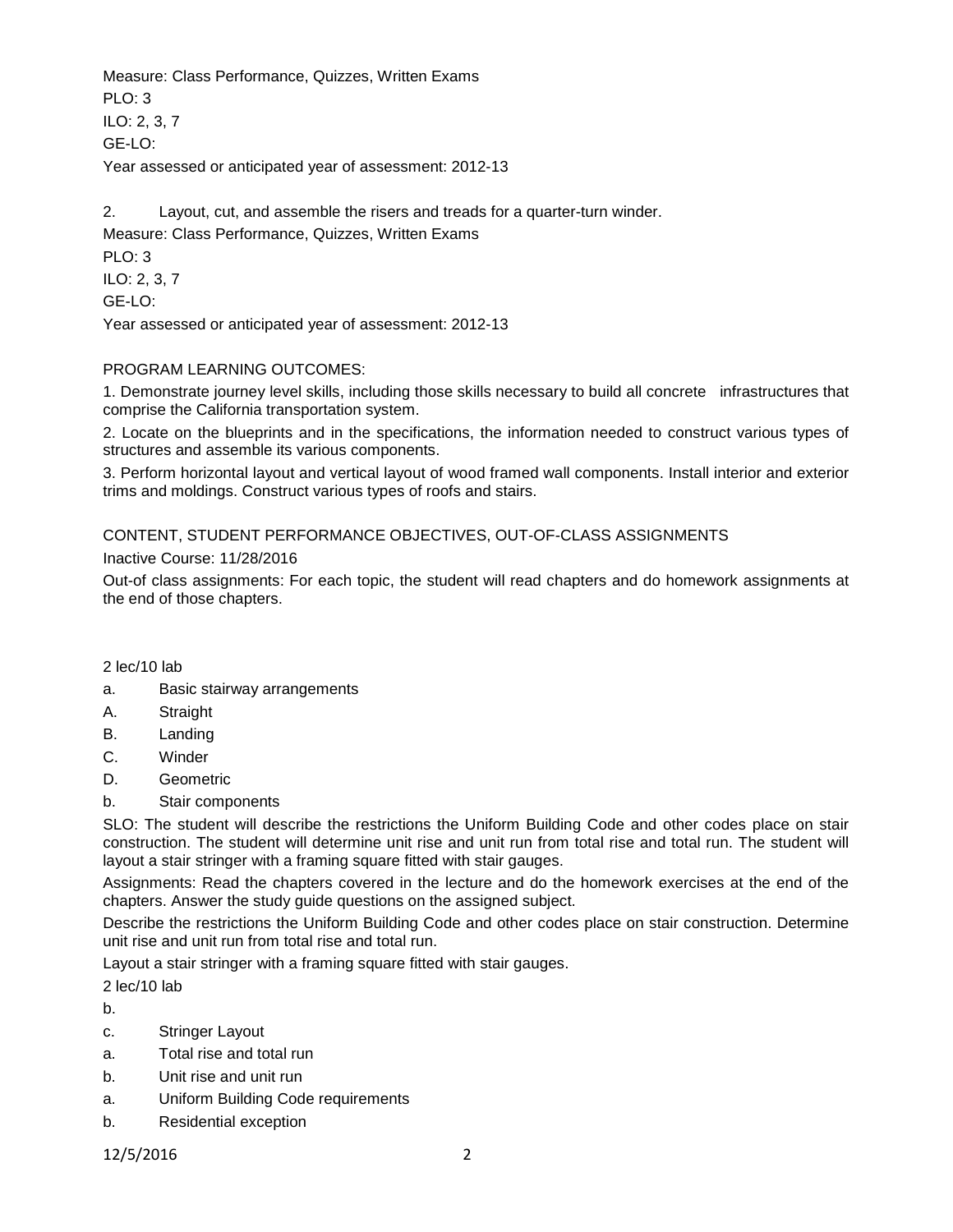- c. Calculating riser and tread combinations
- d. Story pole
- e. Marking risers and treads
- f. Stringer drop
- g. Stringer attachment at upper floor
- d. Stairway construction
- a. Stairway width
- b. Handrails
- a. Uniform Building Code Requirements
- b. Title 24
- c. Landings
- d. Head room
- e. Stairwell opening
- f. Straight-flight stairs
- g Stairs with winders

SLO: The student will adjust the top of the stair stringer layout for a variety of upper floor framing conditions.

The student will calculate and layouts the "drop" at the bottom of the stair stringer for various treads and finish floor thicknesses.

The student will accurately cut an open stair stringer to establish layout lines with a portable power saw.

Assignments: Read the chapters covered in the lecture and do the homework exercises at the end of the chapters. Answer the study guide questions on the assigned subject.

Adjust the top of the stair stringer layout for a variety of upper floor framing conditions.

Calculate and layout the "drop" at the bottom of the stair stringer for various tread and finish floor thicknesses.

Accurately cut an open stair stringer to established layout lines with a portable power saw.

2 lec/ 10 lab

g.

- e. Installing prefabricated stairs
- f. Exterior stairs
- a. Wood
- b. Concrete
- G. Temporary stairs for construction sites

SLO: The student will accurately locate and build landings and platforms. The student will demonstrate the ability to make a full-size quarter-turn winder layout.

The student will accurately layout and cut job built stringers for a quarter-turn winder.

The student will layout, cut, and assemble the risers and treads for a quarter-turn winder.

Assignments: Read the chapters covered in the lecture and do the homework exercises at the end of the chapters. Answer the study guide questions on the assigned subject.

Accurately locate and build landings and platforms. Demonstrate the ability to make a full-size quarter-turn winder layout. Accurately layout and cut job built stringers for a quarter-turn winder. Layout, cut, and assemble the risers and treads for a quarter-turn winder.

2 hours

Final exam

# **METHODS OF INSTRUCTION:**

- A. Lecture and discussion
- B. Visual aids
- C. Demonstrations
- D. Group hands-on exercise

12/5/2016 3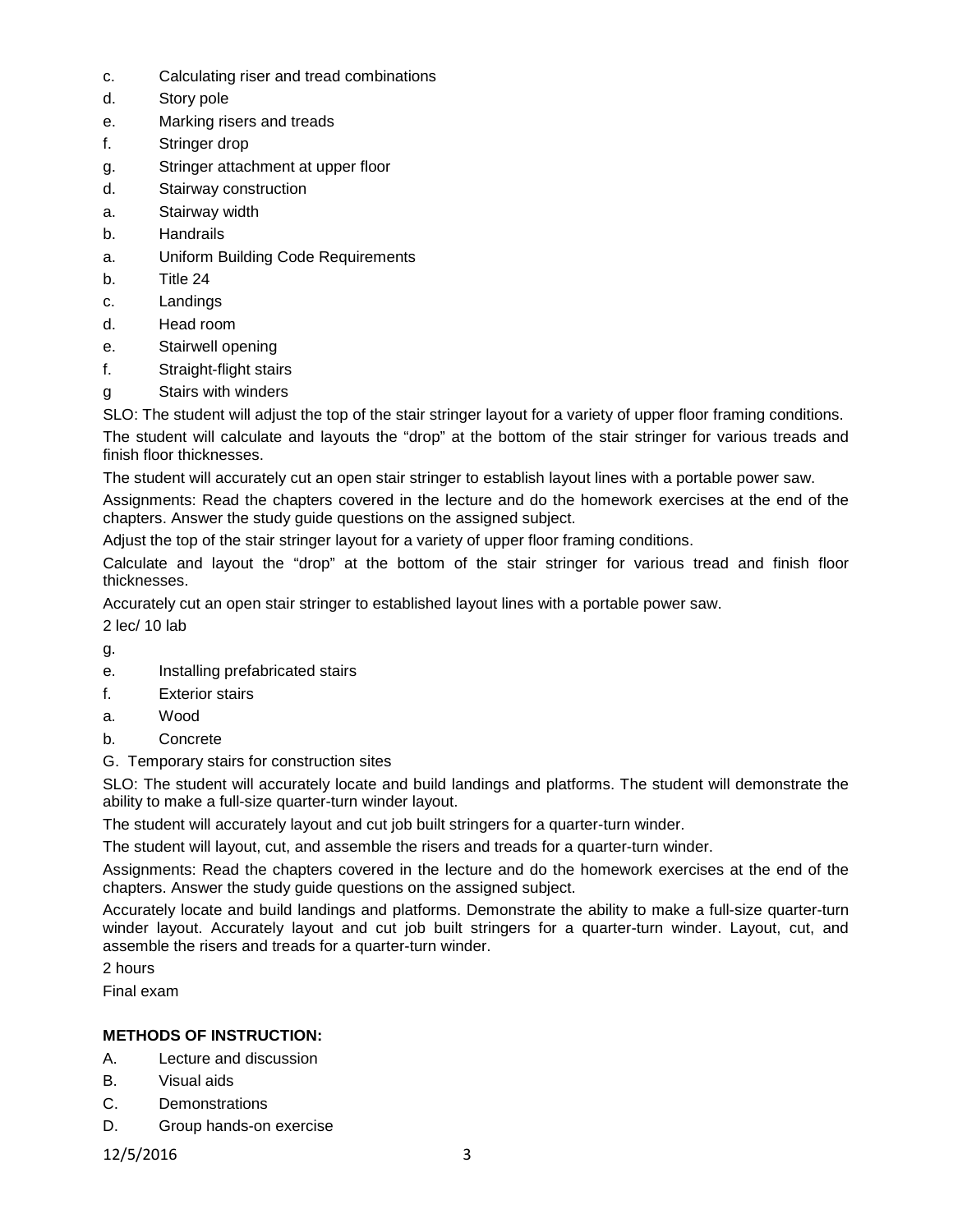- E. Individual hands-on exercise
- F. One-on-one hands-on instruction

## **METHODS OF EVALUATION:**

The types of writing assignments required: Written homework Reading reports Lab reports Essay exams The problem-solving assignments required: Homework problems Field work Lab reports Quizzes Exams The types of skill demonstrations required: Class performance Field work Performance exams The types of objective examinations used in the course: Multiple choice True/false Matching items Completion Other category: None The basis for assigning students grades in the course: Writing assignments: 10% - 30% Problem-solving demonstrations: 10% - 40% Skill demonstrations: 40% - 80% Objective examinations: 10% - 30% Other methods of evaluation: 0% - 0%

# **REPRESENTATIVE TEXTBOOKS:**

#### Required:

Leonard A. Koel, Barclay, Stair Building. Carpentry 6th edition, Construction Safety Orders 1 & 2, Stair Building. American Technical Publishers, Thomas West, CTCNC, 2013. Or other appropriate college level text.

Reading level of text, Grade: 10Verified by: publisher/dvt

## **ARTICULATION and CERTIFICATE INFORMATION**

Associate Degree: CSU GE: IGETC: CSU TRANSFER: Not Transferable UC TRANSFER: Not Transferable